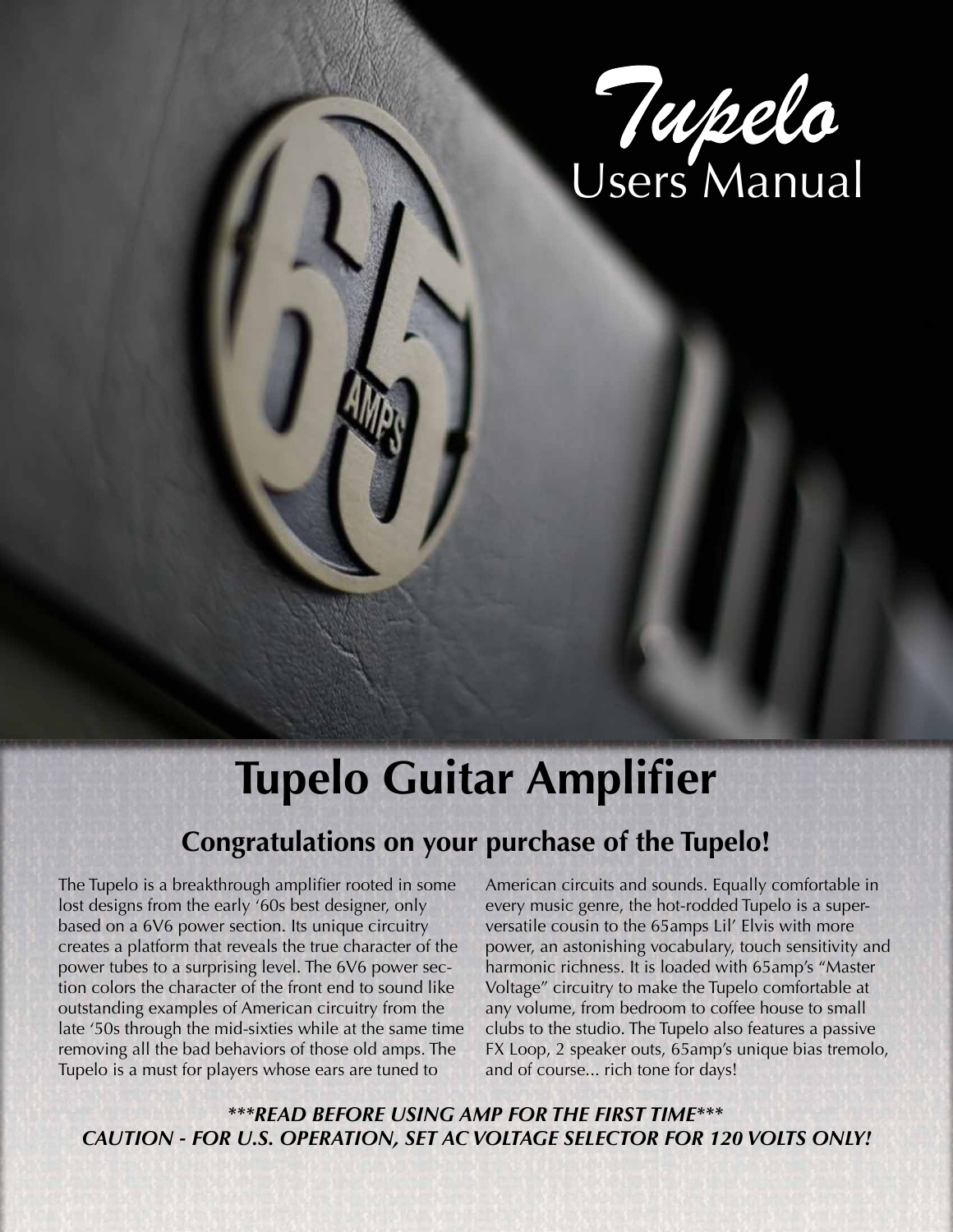### 65amps TUPELO FRONT PANEL



#### Tubes:

The Tupelo tube complement consists of six tubes: three 12AX7 preamp tubes, two 6V6 output tubes, and a solid state rectifier.

#### ON/Standby:

Best to turn the POWER switch on first before the Standby and wait about 10 seconds before turning Standby on. This will prolong tube life. When turning the amp off, turn POWER switch off first. This allows the power to drain out of the amp circuit. You can turn off the Standby switch later before turning the amp back on.

#### Master Voltage:

Our master voltage emulates the tonal response of a big amp only at low volumes. The "Master Voltage"™ knob reduces the B+ voltage and output in the amp in a unique way that keeps the internal tube relationships perfect while keeping the filament voltage up. After seeing all other power schemes' shortcomings, we've come at this from a different angle and we're very pleased with the results. You can dial this amp down to 3 watts output WITHOUT losing tone, feel, vocabulary, authority, etc.

#### Speed & Intensity:

These two knobs control the speed and depth of the Bias Tremolo, which modulates the level both up and down but, unlike traditional designs, also incorporates some clever circuitry that always allows the attack of a new chord or note to pass through at its normal level, regardless of where the tremolo oscillator is in its cycle.

#### Bump Control:

The Bump™ control is a much more effective alternative to traditional channel switching. The Bump™ allows the user gain-up and re-slope the amp's tone stack allowing much more midrange to flow through the circuit; thereby gaining up the entire amp naturally and not inducing false preamp gain that creates fizz and buzz. The end result is the effect of having two amps in one.

#### Tone controls:

The Tone control is a passive cut-style. We recommend starting at "10" and backing off. With brighter single-coil guitars, the mid's will focus really well with the TONE set back around "5 to 8".

#### Smooth Switch:

The Smooth switch removes crossover distortion for a smoother tone. This is most useful at higher volumes. Flip it on when the amp is revved up and it removes the fizziness that comes along with crossover distortion. Your mic will notice it before your ears will, so it's perfect for use while recording.

# **Register Your Amp**

and join our mailing list at:

http://65amps.com/reg.html